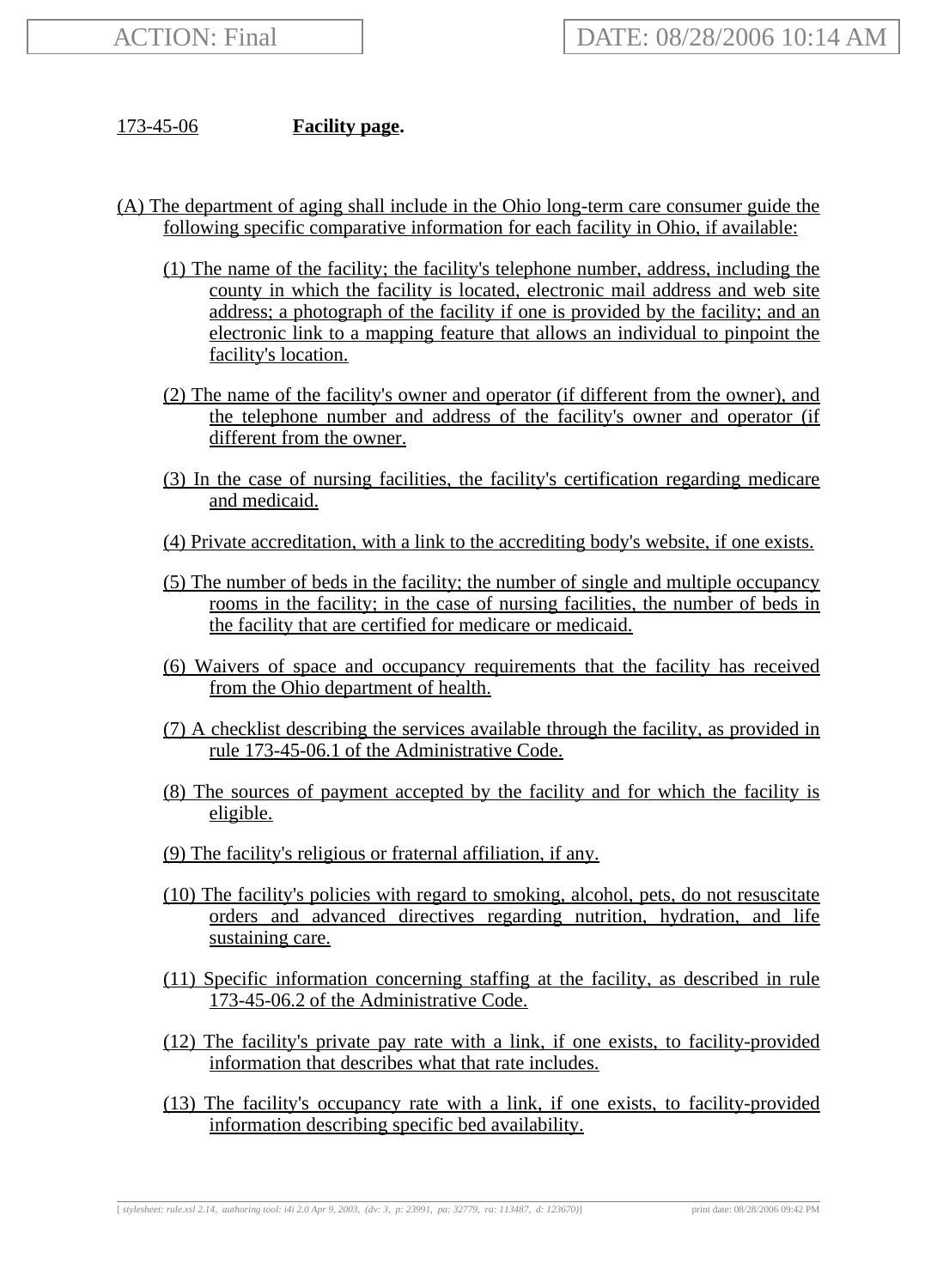- (B) Except as otherwise provided in this chapter of the Administrative Code, facilities shall provide this information to the department using an outline template provided by the department. The department shall provide instruction for completing the template to each facility. If a facility does not have access to the internet, the department shall, upon request, provide the facility with a hard copy of the template and enter the information provided by the facility.
- (C) The department shall provide each facility with access to its own facility page on the web site and allow the facility to update the information on that page at any time. An automated date-stamping mechanism will reflect the date of the most recent update.
- (D) The department shall include a disclaimer on the facility page that explains to users that the information appearing on the facility page is provided and updated by the individual facilities themselves, and that the accuracy of the information appearing on the facility page is not routinely verified by the department.